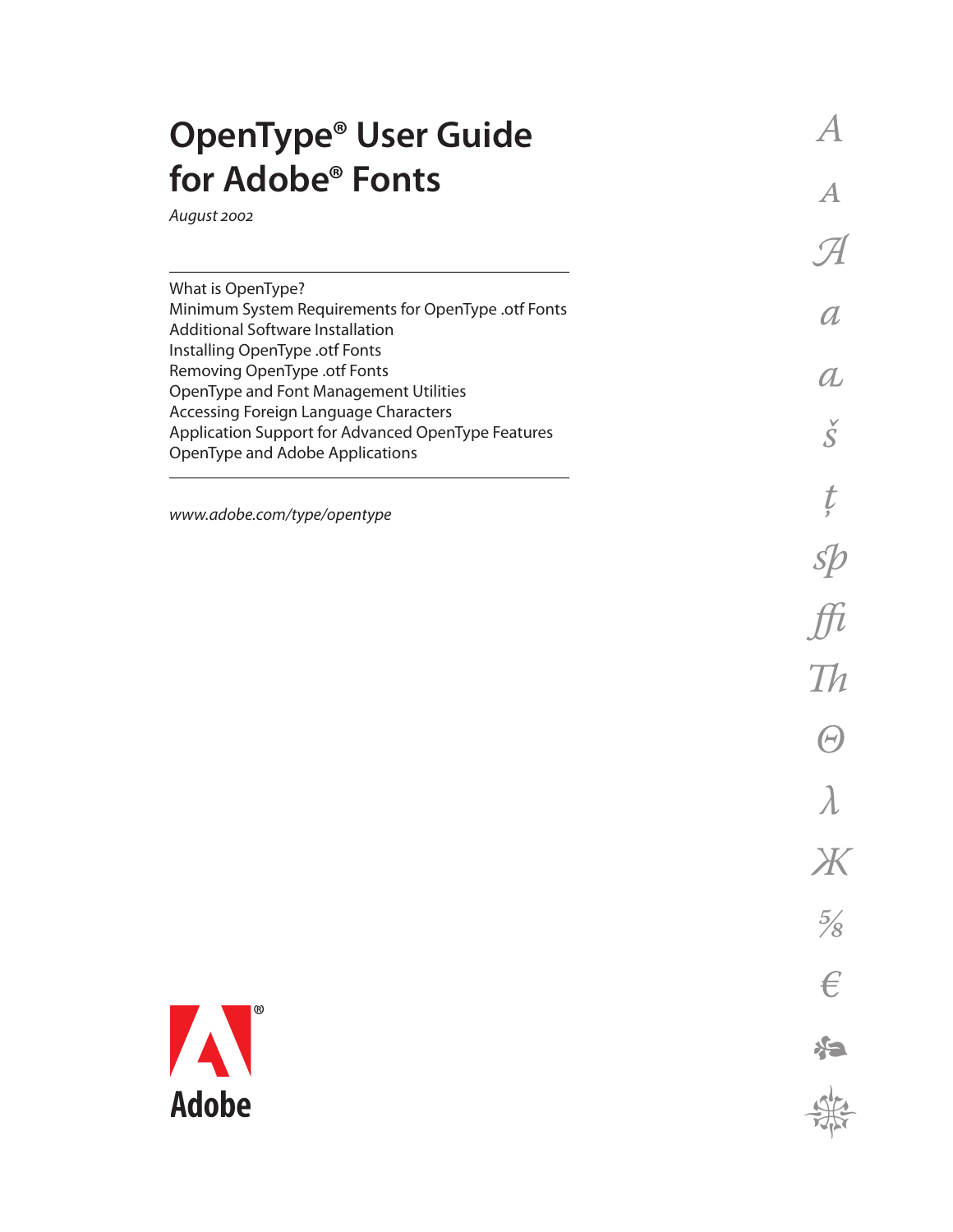# **What is OpenType?**

OpenType is a new cross-platform font file format developed by Adobe and Microsoft. Based on Unicode, Open-Type is an extension of the TrueType SFNT format that can now support PostScript® font data and new typographic features. OpenType fonts containing TrueType data have a .ttf or .ttc suffix in the font file name, while PostScript based OpenType fonts have an .otf file name suffix. This user guide deals primarily with the installation and use of OpenType .otf fonts.

OpenType fonts may include an expanded character set and layout features to provide richer linguistic support and advanced typographic control. Feature-rich OpenType fonts from Adobe with support for central European (CE) languages can be distinguished by the word "Pro," which is part of the font name and appears in application font menus. OpenType fonts that do not contain central European language support are labeled "Standard," and are designated by an "Std" suffix in the fonts' menu names. All OpenType fonts can also be installed and used alongside PostScript Type 1 and TrueType fonts.

# **One Cross-Platform Font File**

All OpenType fonts use a single font file for all of their outline, metric, and bitmap data, making file management simpler. The file names for OpenType fonts from Adobe are clearly descriptive. In addition, the same font file works on Macintosh and Windows computers, improving cross-platform portability for documents.



# **Better Language Support**

Based on Unicode, an international multi-byte character encoding that covers virtually all of the world's languages, OpenType fonts can make multilingual typography easier by including multiple language character sets in one font. All OpenType fonts from Adobe include the standard range of Latin characters used throughout the western world, and several international characters, including the euro currency symbol  $(\epsilon)$ ,

"estimated" ( $\Theta$ ), and litre (ℓ). Adobe's "Pro" fonts add a full range of accented characters to support central and eastern European languages, such as Turkish and Polish. Many of the Pro fonts also contain Cyrillic and Greek character extensions in the same font.

# **Advanced Typography with OpenType Pro fonts**

OpenType fonts may also contain more than 65,000 glyphs, unleashing exciting typographic capabilities. Many non-standard glyphs, such as oldstyle figures, true small capitals, fractions, swashes, superiors, inferiors, ornaments, titling letters, contextual and stylistic alternates, beginning and ending letterforms and a full range of ligatures may also be included in a single font. In the past, a typical Western PostScript font was limited to glyphs, forcing users to install and manage two or more style-related fonts in order to access "expert" or other supplemental characters. OpenType significantly simplifies font management and the publishing workflow by ensuring that all of the required glyphs for a document are contained in one cross-platform font file throughout the workflow.



Historically, some of the highest-quality typefaces have had different designs for different print sizes. Called "opticals," these variations have been optimized for use at specific point sizes. A number of OpenType fonts from Adobe include four optical size variations: caption, regular, subhead and display. Although the exact intended sizes vary by family, the general size ranges include: caption (6-8 point), regular (9-13 point), subhead (14-24 point) and display  $(25-72 \text{ point})$ .

Unbelievable *Caption* Unbelievable *Regular (Text)* Unbelievable *Subhead* Unbelievable *Display*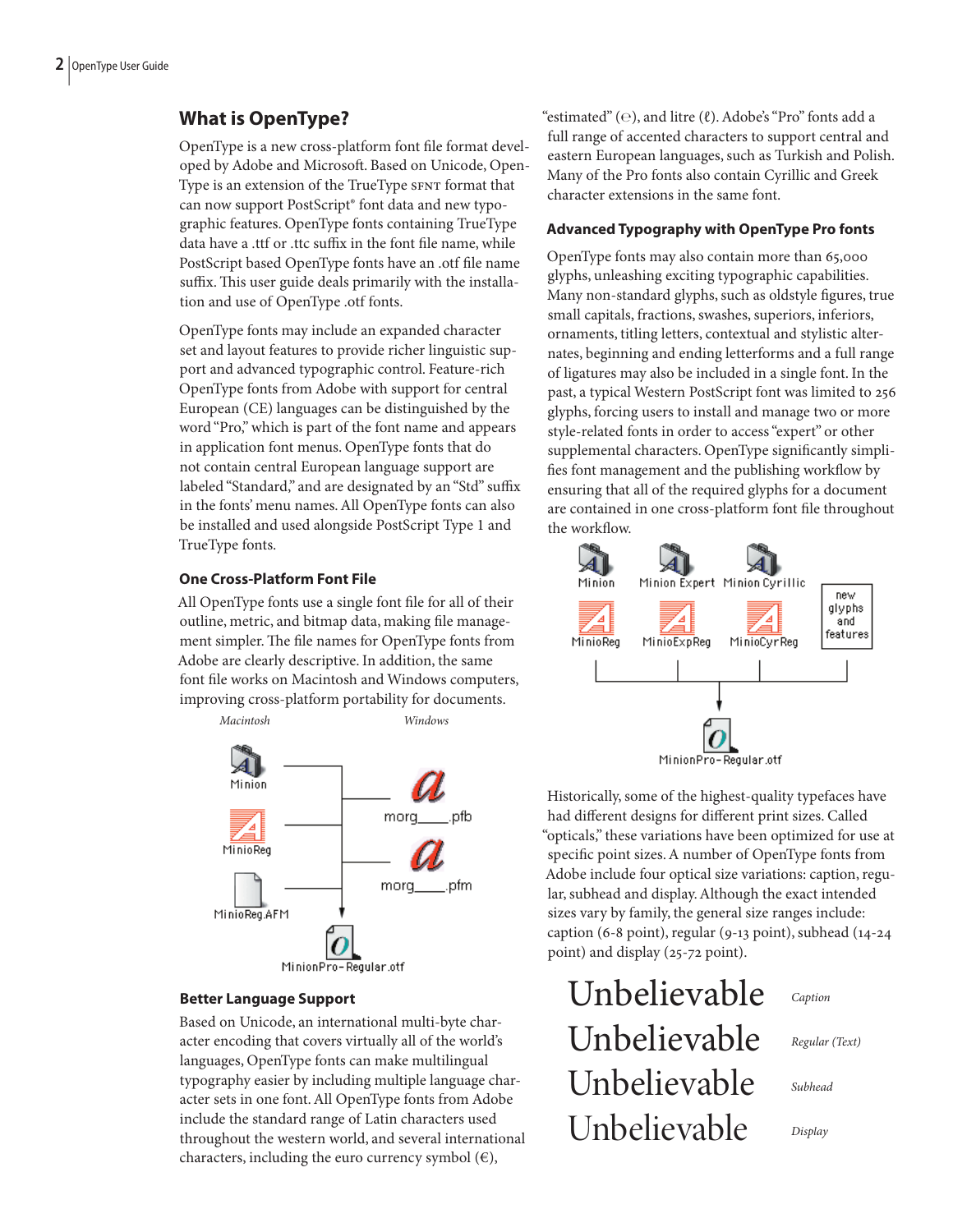Overall, OpenType provides richer support for the world's languages, more powerful typographic capabilities, better cross-platform compatibility, as well as simplified font management. For more information on OpenType, please refer to the Adobe web site at www.adobe.com/type/opentype.

# **Minimum System Requirements for OpenType .otf Fonts**

#### *Macintosh*

- Macintosh with PowerPC® processor
- Mac OS 8.6 to 9.2 or Mac OS X
- ATM® Light or Deluxe, version 4.6 or later (not required for Mac OS X native)
- AdobePS printer driver 8.6 or later recommended if using a PostScript printer with Mac OS 8.6 or 9
- ATM updater to 4.6.1a/4.6.2a,
- if using AdobePS 8.8 or later
- $\bullet$  16 MB of RAM

#### *Windows*

- PC using a Pentium® or compatible processor
- Microsoft Windows® 95, 98, Millennium Edition (ME), Windows  $NT^*$  4 (SP 4), Windows 2000 or Windows XP
- ATM Light or Deluxe 4.1 or later (not required for Windows 2000/Windows XP)
- AdobePS printer driver 4.3 or later, if using Windows 95/98/ME with a PostScript printer
- AdobePS printer driver 5.1.2 or later, if using Windows
- NT 4 with a PostScript printer
- 16 MB of RAM

*Note: Mac OS X, Windows 2000 and Windows XP (Home and Professional) provide native support for OpenType .otf fonts (as well as PostScript Type 1 fonts) and do not require ATM Light or the AdobePS printer driver.*

# **Additional Software Installation**

Before using your OpenType .otf fonts, you may need to install the latest versions of the Adobe Type Manager Light software and the AdobePS printer driver, which are both available as free downloads from the www.adobe.com website.



#### **Adobe Type Manager (ATM) Light**

Adobe® Type Manager® (ATM®) Light is a system software component that automatically generates high-quality screen font bitmaps from PostScript® Type 1 or OpenType .otf outline font data. With ATM, you can use Type 1 and OpenType fonts at any size, and you can also enable "font smoothing," (antialiasing) which further improves the appearance of your fonts on-screen. ATM Light also allows you to print

your PostScript Type 1 or OpenType .otf fonts to both PostScript and non PostScript printers.

*Note: Windows 2000 and Windows XP do not require ATM Light. Mac OS X only needs ATM Light to provide support for "Classic" applications, not for Carbon or native applications.* 

To download ATM Light, go to: http://www.adobe.com/products/atmlight/main.html. If using AdobePS 8.8 or later, you should also update ATM to 4.6.1a/4.6.2a. The update is available at: http: //www.adobe.com/support/downloads

*Note: Adobe recommends that once you install ATM Light, you increase the utility's character cache setting (the amount of memory allocated for storing font information and drawing it to your computer screen) to at least 512K in Windows 98/ME (newer versions of Windows do not have a character cache setting), and to at least 1MB in the Macintosh version. To increase this setting in the Windows version, select the "Settings" tab in the ATM window. On the Macintosh, it is in the main control panel for ATM Light; in ATM Deluxe, select the "Preferences…" command in the File menu.*





#### **AdobePS Printer Driver**

If you are printing to a PostScript printer or creating PostScript print files (perhaps for Adobe Acrobat Distiller), the AdobePS printer driver replaces your standard Mac or Windows printer driver and offers several improvements. Installation of this driver requires a PostScript Printer Description (PPD) file for your printer, which allows the driver to control all of your printer's features, such as optional paper trays, enhanced imaging modes, and duplex (two-sided) printing. More instructions are included in the Read Me file that comes with the AdobePS software.

To download the latest AdobePS printer driver for the Macintosh, point your browser to http:// www.adobe.com/support/downloads/pdrvmac.htm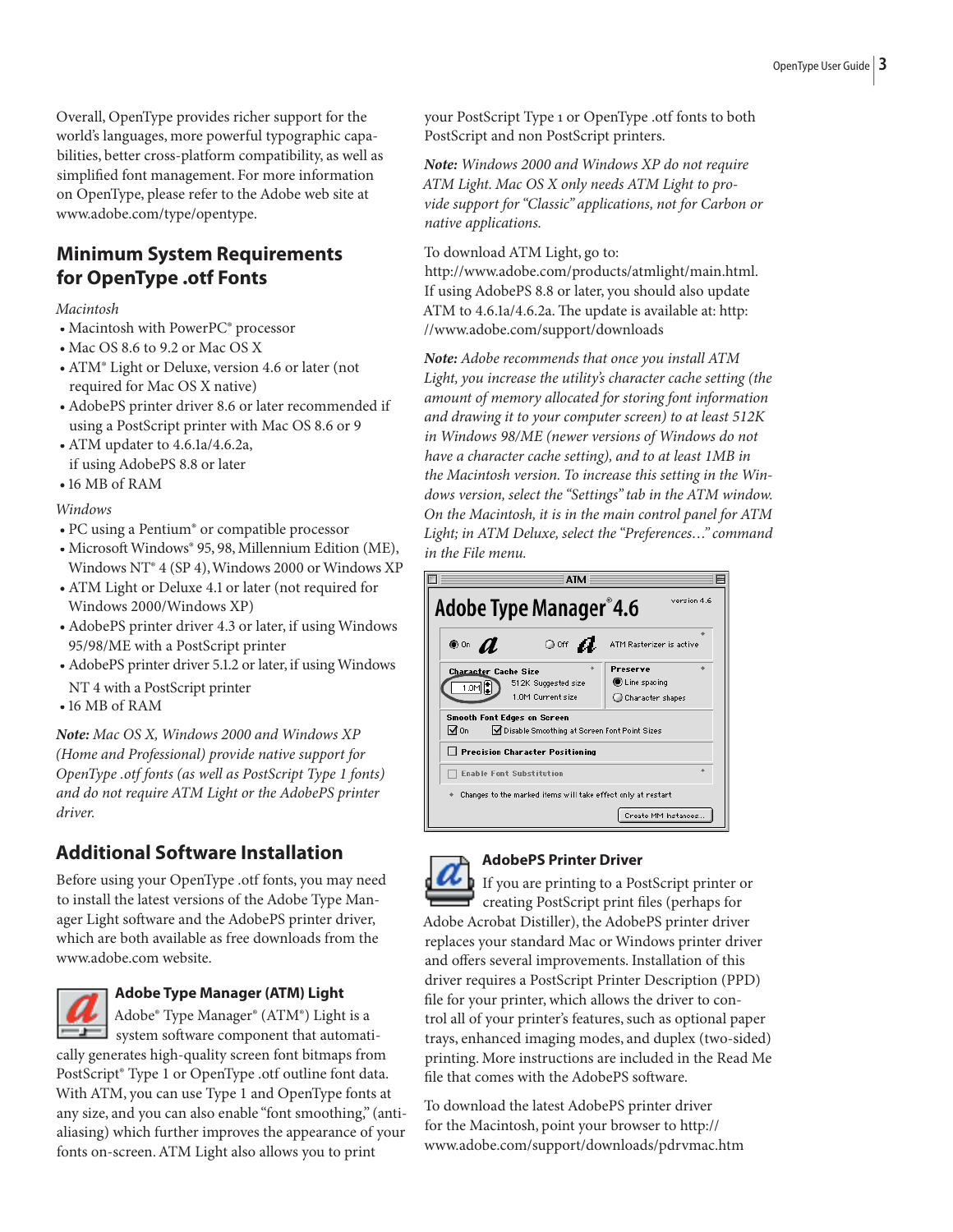4 OpenType User Guide

To download the latest AdobePS printer driver for Windows, point your browser to http://www.adobe.com/ support/downloads/pdrvwin.htm

*Note: Mac OS X, Windows 2000 and Windows XP include a native PostScript printer driver that supports OpenType .otf fonts.*

# **Installing OpenType .otf Fonts**

All the information required for OpenType fonts is contained in a single file with an ".otf" suffix at the end of the filename. This font file is a cross-platform file, and can be installed on both the Macintosh and Windows platforms.

#### **Installing on Mac OS**

Using your fonts on Mac OS 8.6 to 9.2 or Mac OS X "Classic" requires the presence of ATM Light 4.6 or later  $(4.6.2$  for Mac OS X Classic). Mac OS X has built-in support for OpenType fonts with carbon or native applications, and only requires ATM Light for "classic" apps.

If you are running Mac OS X, decide if you want to install fonts into both the Classic environment and the OS X native environment, or only for carbon/native applications. If you want your fonts to be accessible to *both* Classic and carbon/native applications, install into the Classic environment. If the fonts only need to be accessible to carbon/native applications, install into the Mac OS X "native" environment.

#### **Mac OS 8.6 to 9.2, or Mac OS X "Classic"**

- **1** Before installing your OpenType fonts, quit all active applications.
- **2** Locate the folder that contains the OpenType fonts you want to install.

If you have purchased OpenType fonts from Adobe online, they will have been decompressed to a folder on your hard drive. If you have purchased multiple font packages, each will have its own folder.

**3** Copy or move all the OpenType font files from their individual font folders into the System Folder > Fonts folder. They must be loose inside this folder, not in a sub-folder.



The fonts are now installed and will appear in the font menus of your applications. OpenType fonts installed in Mac OS X Classic will also appear in the font menus of native and Carbon applications

#### **Mac OS X native**

Mac OS X has built-in support for OpenType .otf fonts. You do not need to install ATM Light to use fonts in the Mac OS X native environment, only for the Classic environment.

Fonts installed under the Mac OS X native environment will only by available to carbon and native applications running in OS X (not classic applications). Depending on how they are installed, they can be accessed by (a) any user or (b) just by an individual user.

- **1** Before installing your OpenType fonts, quit all active applications.
- **2** Locate the folder that contains the OpenType fonts you want to install.

If you have purchased your fonts online, they will have been decompressed to a folder on your hard drive. If you have purchased multiple font packages, each will have its own folder.

**3** Copy or move all the OpenType font files from their individual font folders into either of the following locations. (Note that the fonts must be loose in the destination folder, not in a subfolder.)

(a) <Volume>/Library/Fonts/

Note: you must be logged on as an "Administrator" to place fonts in this location. Fonts in this location can be used by any user.

(b) <Volume>/Users/<username>/Library/Fonts/ Note: fonts in this location can be used only by the specified user.

The fonts are now installed and will appear in the font menus of Carbonized or native applications.

#### **Installing on Windows**

Installing your fonts on Windows 95/98, ME or NT 4 requires ATM Light 4.1 or later. Windows 2000 and XP have native support for OpenType fonts; you can use the operating system's Fonts control panel to install or remove new OpenType fonts.

#### **Windows 95/98/ME or NT 4 with ATM Light**

- **1** Choose Start > Programs > Adobe > Adobe Type Manager.
- **2** In the ATM window, click the "Fonts" tab.
- **3** Choose "Browse For Fonts" from the Source pop-up menu.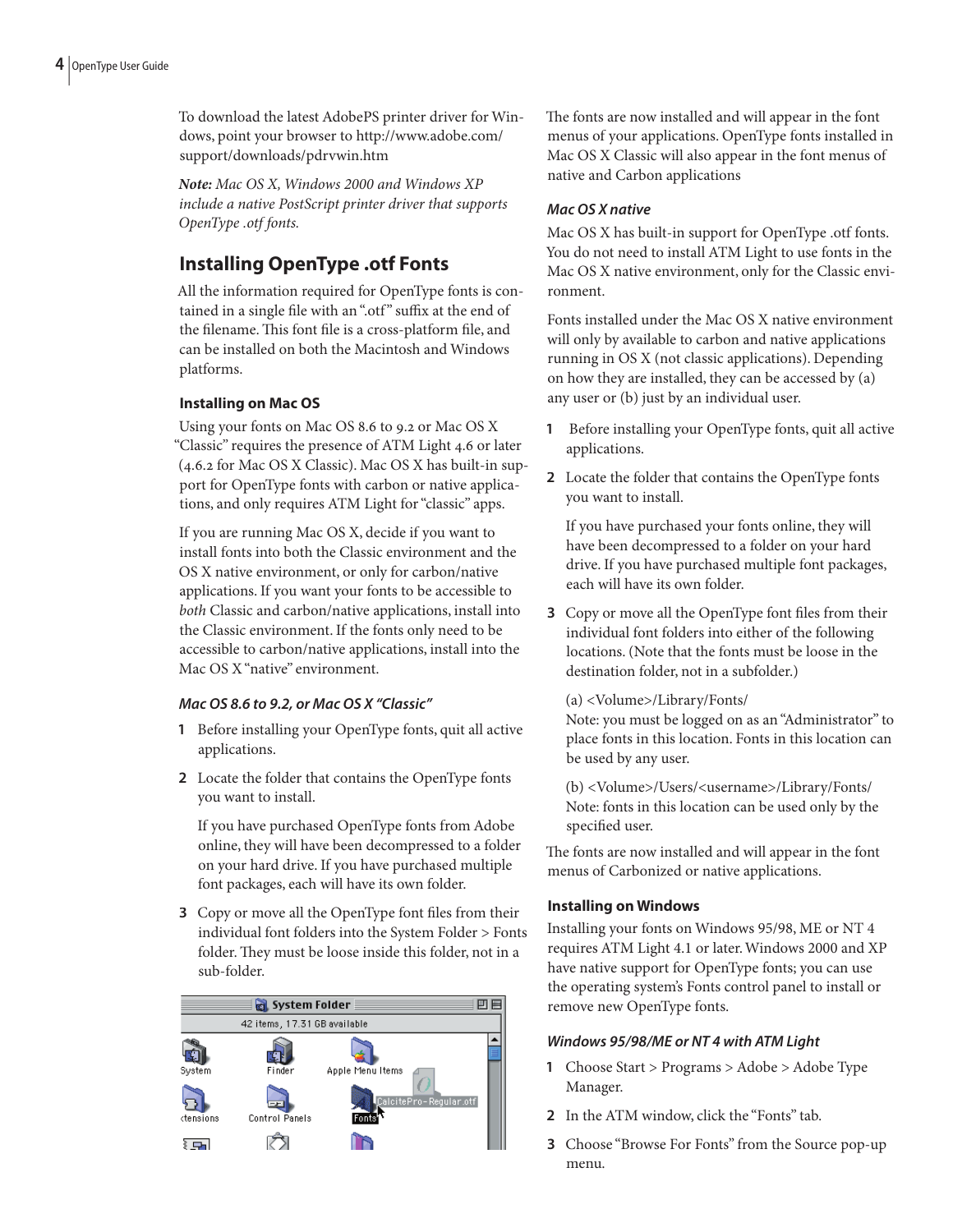**4** Navigate to the folder that contains the fonts you want to install. The fonts located in a folder will appear below the folder's name.

OpenType fonts from purchased online from Adobe will be in the location you decompressed them to.

**5** Select the fonts you want to install. You can click to select one font, Control-click to select several fonts, or Shift-click to select a contiguous group of fonts.



- **6** Press the "Add" button to install the fonts.
- **7** Exit ATM.

The fonts are now installed and will appear in the font menus of your applications.

# **Windows 2000 and Windows XP**

Windows 2000 and Windows XP (Home and Professional) have built-in support for PostScript Type 1 and OpenType fonts (both .otf and .ttf). Unless you wish to use multiple master fonts, ATM Light is not required on these OSes. Use the Windows Fonts control panel to install all PostScript Type 1, TrueType, and OpenType fonts.

- 1 Double-click on "My Computer." Then double-click on the "Control Panels" icon, and then the "Fonts" icon.
- **2** In the Fonts window, select the File menu, and choose "Install New Font."
- **3** Navigate to the folder that contains the fonts you want to install.

OpenType fonts from Adobe purchased online will be in the location you decompressed them to.

**4** Select the fonts you want to install. You can click to select one font, Control-click to select several fonts, or Shift-click to select a contiguous group of fonts.



- **5** Press the "OK" button to install the fonts.
- **6** Close the Fonts control panel when you are finished.

The fonts are now installed and will appear in the font menus of your applications.

# **Removing OpenType .otf Fonts**

# **Mac OS (all versions)**

- **1** Open the folder you installed the fonts into.
- **2** Drag the OpenType font files that you want to remove out of the folder and into a non-system folder or into the Trash.

# **Windows 95/98/ME or NT 4**

- **1** Choose Start > Programs > Adobe > Adobe Type Manager.
- **2** In the ATM window, click the Fonts tab.
- **3** Select the fonts you want to remove. You can click to select one font, Control-click to select several fonts, or Shift-click to select a contiguous group of fonts. You may also elect to copy the fonts to another location before deleting them.
- **4** Press the "Delete" button to remove the fonts.
- **5** Exit ATM.

#### **Windows 2000 or Windows XP**

1 Double-click on "My Computer." Then double-click on the "Control Panels" icon, and then the "Fonts" icon.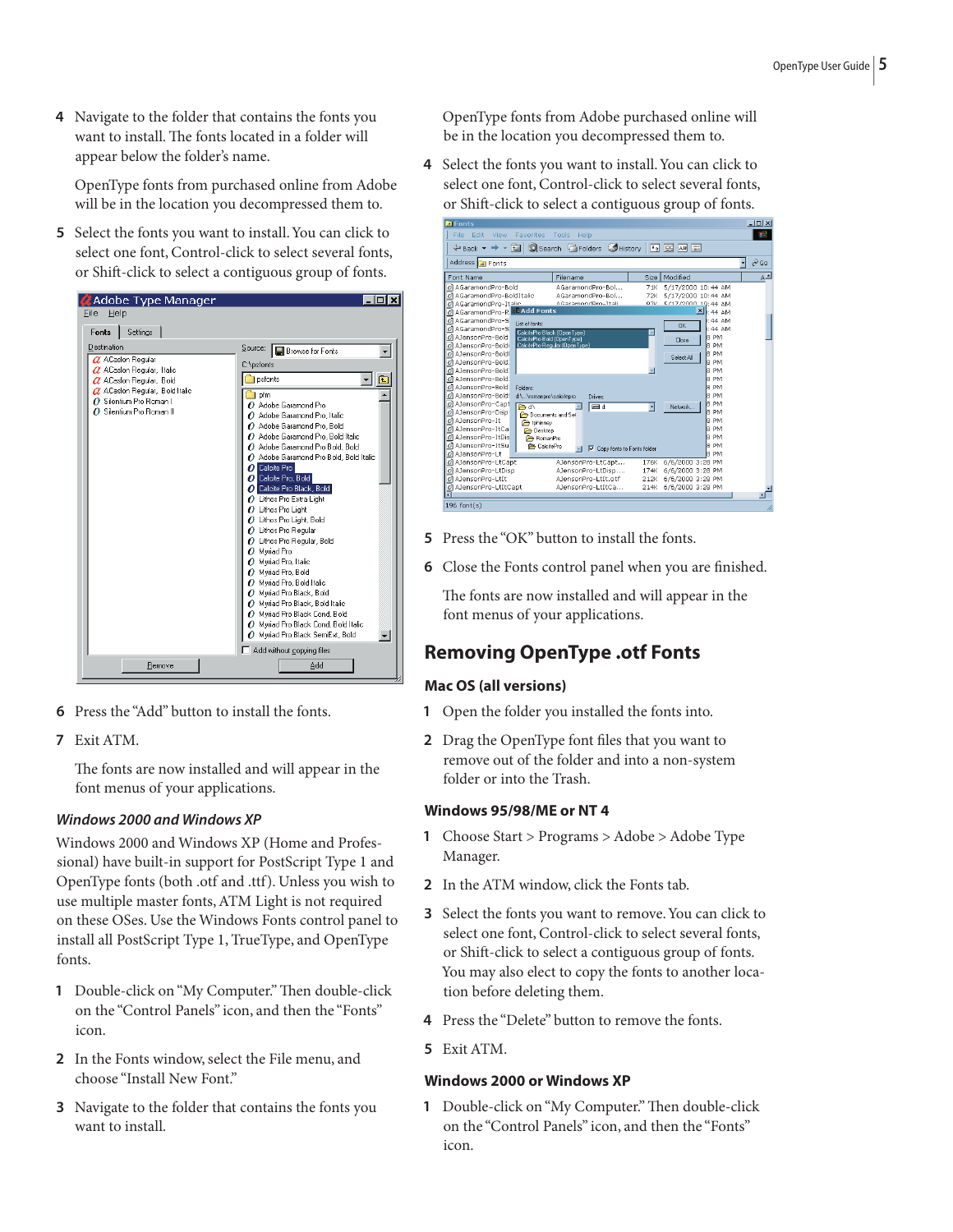- **2** In the Fonts window, select the Fonts you want to remove, and choose "Delete" from the file menu. You can click to select one font, Control-click to select several fonts, or Shift-click to select a contiguous group of fonts. You may also elect to copy the fonts to another location before deleting them.
- **3** Close the Fonts control panel when you are finished.

# **OpenType and Font Management Utilities**

Because OpenType .otf fonts are a new format, please check to make sure that the current version of your font management application supports OpenType .otf fonts. If you are using ATM Deluxe to manage your fonts, version 4.1 or higher for Windows and version 4.6 or higher for Macintosh support the activation and management of OpenType fonts. If you are using Extensis Suitcase, version 10 on Mac OS X manages OpenType fonts for Carbon and native applications. For further instructions on how to install OpenType fonts with ATM Deluxe or any other font management application, please refer to your font management application's documentation.

# **Unicode and Access to Foreign Language Characters & Symbols**

Applications and operating systems that make use of the Unicode standard for text processing can provide easy access to the wide range of accented characters and special symbols in OpenType fonts, greatly simplifying multilingual typesetting.

In environments where the operating system and ATM combination does not fully support Unicode (such as Windows 95/98/ME or Mac OS 8 and 9), applications will generally only have access to a single-byte encoding—essentially the first 256 characters—of an Open-Type .otf font. The only exceptions are applications which provide their own font and Unicode support, such as Adobe InDesign and Photoshop.

#### **Unicode support in Applications**

The operating system, sometimes aided by ATM, provides access to the characters of OpenType fonts for applications. In some cases, an application will provide its own basic character support (Adobe InDesign does this).

What is covered by basic character set access depends on the application as well as the operating system. For applications that support Unicode, such as Adobe InDesign, this basic character access may cover any language supported by the font. Applications that don't support Unicode can still access and print the basic 256 characters of western languages—the Win-ANSI (codepage 1252) or MacRoman range—although the fonts themselves may support additional languages.

OpenType fonts which are strictly "pi" or symbolic fonts may not have any characters in the Win-ANSI or Mac-Roman range. With such a pi font, if an application does not support Unicode, then none of the characters of the font would be accessible in the application.

All the Unicode-encoded glyphs in an OpenType font will show up in the Windows NT 4, Windows 2000 and Windows XP Character Map accessory, allowing direct copying and pasting of any OpenType glyphs into any application that supports Unicode. On Mac OS X, one can install and select a Unicode keyboard that allows direct access to any Unicode character, within most applications that support Unicode.



Switching between the character sets of the different languages supported by OpenType fonts can be as simple as changing the current keyboard language setting. This kind of "on-the-fly" keyboard switching with OpenType is supported by Windows NT 4, Windows 2000, Windows XP and Mac OS X. Additionally, the Windows NT, Windows 2000, and Windows XP "Character Map" accessory is Unicode-aware, and allows you to directly access any encoded character in an Open-Type font.

# **Language switching in Adobe applications**

In some current-generation Adobe applications, Unicode and language support are handled independently of the operating system. InDesign 2 and Photoshop 6 and  $7$ , for example, support direct keyboard input of a wide range of languages, including Greek, Cyrillic, and other central and eastern European languages.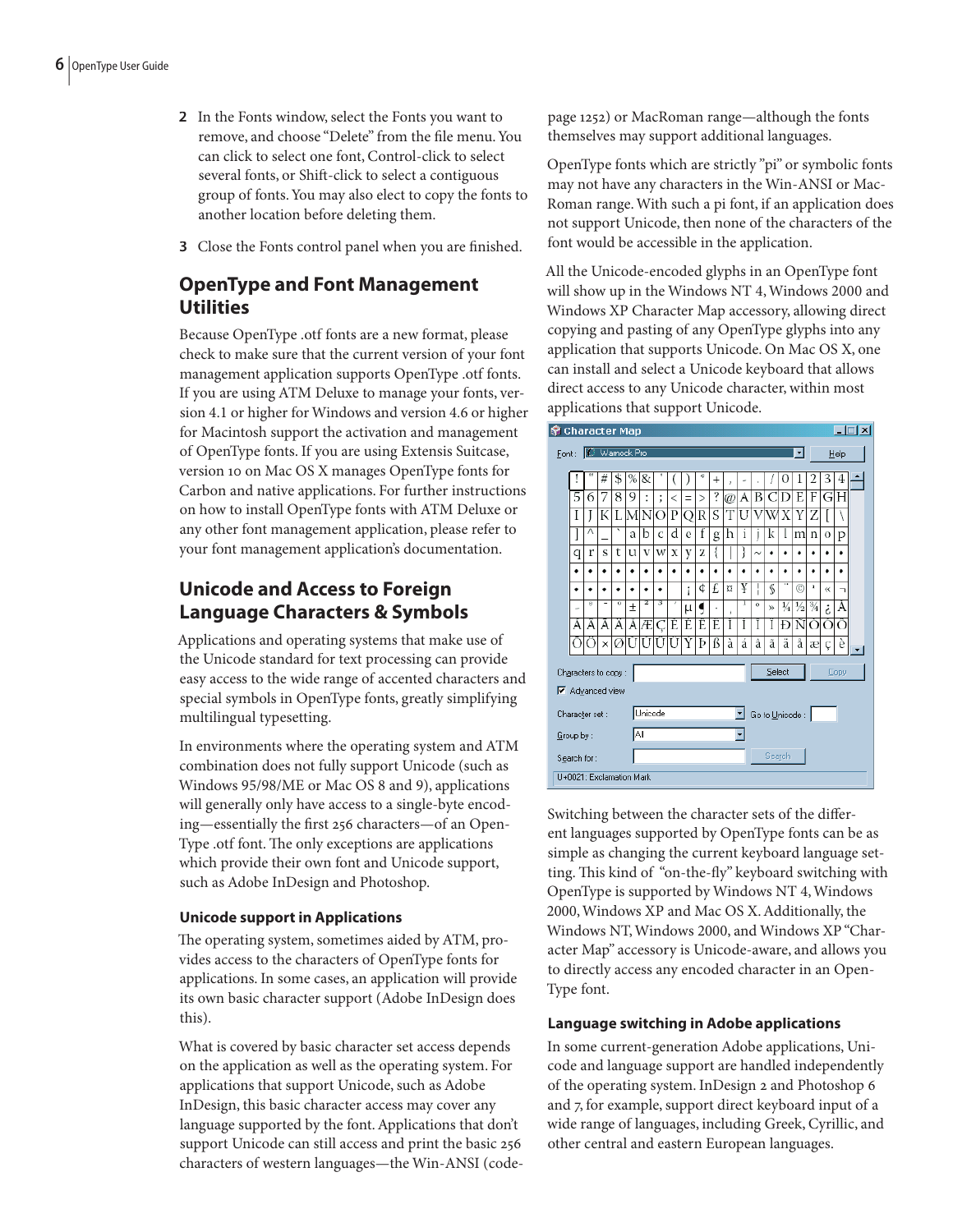Adobe InDesign offers additional options for text input. All versions of InDesign support import of Unicode text files and Microsoft Word for Windows files containing Unicode. Additionally, as described below, InDesign's Glyph Palette allows access to any glyph in the font, even glyphs that are unencoded and not accessible in the Windows Character Map.

|             |   |                    |                     |   |   |        |   |           |            |   |   |         |                         |   | 囙 |
|-------------|---|--------------------|---------------------|---|---|--------|---|-----------|------------|---|---|---------|-------------------------|---|---|
| Glyphs      |   |                    |                     |   |   |        |   |           |            |   |   |         |                         |   |   |
| Show:       |   | <b>Entire Font</b> |                     |   |   | $\div$ |   |           |            |   |   |         |                         |   |   |
|             |   | Ώ                  | α                   | β | Υ | δ      | ε |           | η          | θ | ι | κ       | λ                       | ν |   |
| ξ           | o | π                  | ρ                   | σ | τ | υ      | φ | Χ         | ψ          | ω | ά | έ       | ή                       |   |   |
| ï           | ó | ύ                  | ΰ                   | ώ | ï | ΰ      | ς | $\lambda$ | в          | и |   | θ       | A                       | Б |   |
| Β           | Г | Γ                  | $\overline{\sigma}$ | E | Ж | З      | И | Й         | К          | Λ | Μ | Н       | Ω                       | П |   |
| P           | C | Τ                  | У                   | Ф | X | Ц      | Ч | Ш         | Ш          | Ь | Ы | Ь       | Э                       | Ю |   |
| Я           | Ë | Ђ                  | ŕ                   | Є | S | I      | Ï |           | Лэ<br>ь    | Њ | ħ | Ŕ       | ў                       | Џ |   |
| Ѣ           | Θ | V                  | a                   | б | B | г      | Ľ | $A_{1}$   | e          | Ж | 3 | и       | й                       | К |   |
| Λ<br>٠      | м | н                  | o                   | п | p | C      | Т | y         | ф          | X | Ц | ч       | Ш                       | Щ |   |
| ъ           | ы | ь                  | э                   | ю | я | ë      | ħ | ŕ         | $\epsilon$ | S | i | ï       | Ĩ                       | ٨ |   |
| њ           | ħ | Ŕ                  | ŭ                   | Ų | Ѣ | Θ      | V | ə         | δ          | F | £ | P       | €                       | l |   |
| Warnock Pro |   |                    |                     |   |   |        |   |           |            |   |   | Regular | $\curvearrowright$<br>▼ | ዹ |   |

### **Platform-specific Mac and Windows Characters in applications**

Applications with Unicode support in both their Mac and Windows versions, such as InDesign or Photoshop, as described above, can access any standard character on any platform, With these applications, you can create a file using any character on either platform, and continue to view and edit the same characters on the other platform. Similarly, Adobe Acrobat can view any characters embedded in a PDF file, regardless of platform.

However, many widely used applications are not as savvy, and can only access the standard single-byte character set for the current operating system. In some cases, such as Microsoft Office, the Windows version of an application uses Unicode fully, but the Mac version does not.

With these applications, this means that even though an OpenType font may have all the standard characters for both operating systems, the applications cannot access the Mac-specific characters when on Windows, or the Windows-specific characters when on the Macintosh. Therefore, you are advised against using platform-specific characters in such applications, if the document might need to be viewed or worked on on a different platform.

Note: The most common Mac-specific characters are the fi and fl ligatures, and some mathematical symbols, particularly those commonly substituted from the "Symbol" font. The most common Windows-specific characters are the  $\frac{1}{4}$ ,  $\frac{1}{2}$  and  $\frac{3}{4}$  fractions, and the superiors  $\frac{1}{2}$  and  $\frac{3}{2}$ .

# **Application Support for Advanced OpenType Features**

# **Characters and Glyphs**

The distinction between characters and glyphs is central to a discussion of advanced OpenType layout feature support. *Characters* are the code points assigned by the Unicode standard, which represent the smallest semantic units of language, such as letters. *Glyphs* are the specific forms or shapes that those characters can take in a font.

A key point is that one character may be represented by any of several different glyphs. For example, lowercase "a," small cap "a" and an alternate swash lowercase "a" are all the same character—namely the lowercase "a"—but they are three separate glyphs.

Additionally, although the relationship between glyphs and characters is often one-to-one, it may be manyto-one, one-to-many, or many-to-many. For example, sometimes several characters may be represented by one glyph, as in the case of the "ffi" ligature, which corresponds to a sequence of three characters: f, f and i. Alternately, one character may be represented by several glyphs. For example, "e" is often considered a single character, but might be assembled on the fly from separate glyphs for the base character and the accent.

OpenType layout features can be used to position or substitute glyphs. For any character, there is a default glyph and positioning behavior. Applying layout features to one or more characters may change that default positioning or substitute a different glyph. For example, the application of the "small capitals" feature to the "a" would substitute the small cap "a" glyph for the usual lowercase "a" glyph.

# **OpenType Layout features**

To access alternate glyphs or apply alternate positioning with an OpenType font, an application must understand OpenType layout features and present a user interface that allows end users to select and apply different layout features to text.

# **OpenType and Adobe Applications**

InDesign, Adobe's flagship page layout program, was the first Adobe application to provide OpenType layout feature support. Photoshop 6 and higher also support a number of OpenType layout features, and other Adobe applications that support text formatting are expected to follow suit in the future. With InDesign, Photoshop and other OpenType-savvy applications, you can turn on OpenType layout features that automatically substitute alternate glyphs in an OpenType font, such as auto-

# a→a  $a \rightarrow A$  $a \rightarrow a$

Although this section focuses on InDesign 2.0, it also provides information relevant for Photoshop 6 and InDesign 1.x.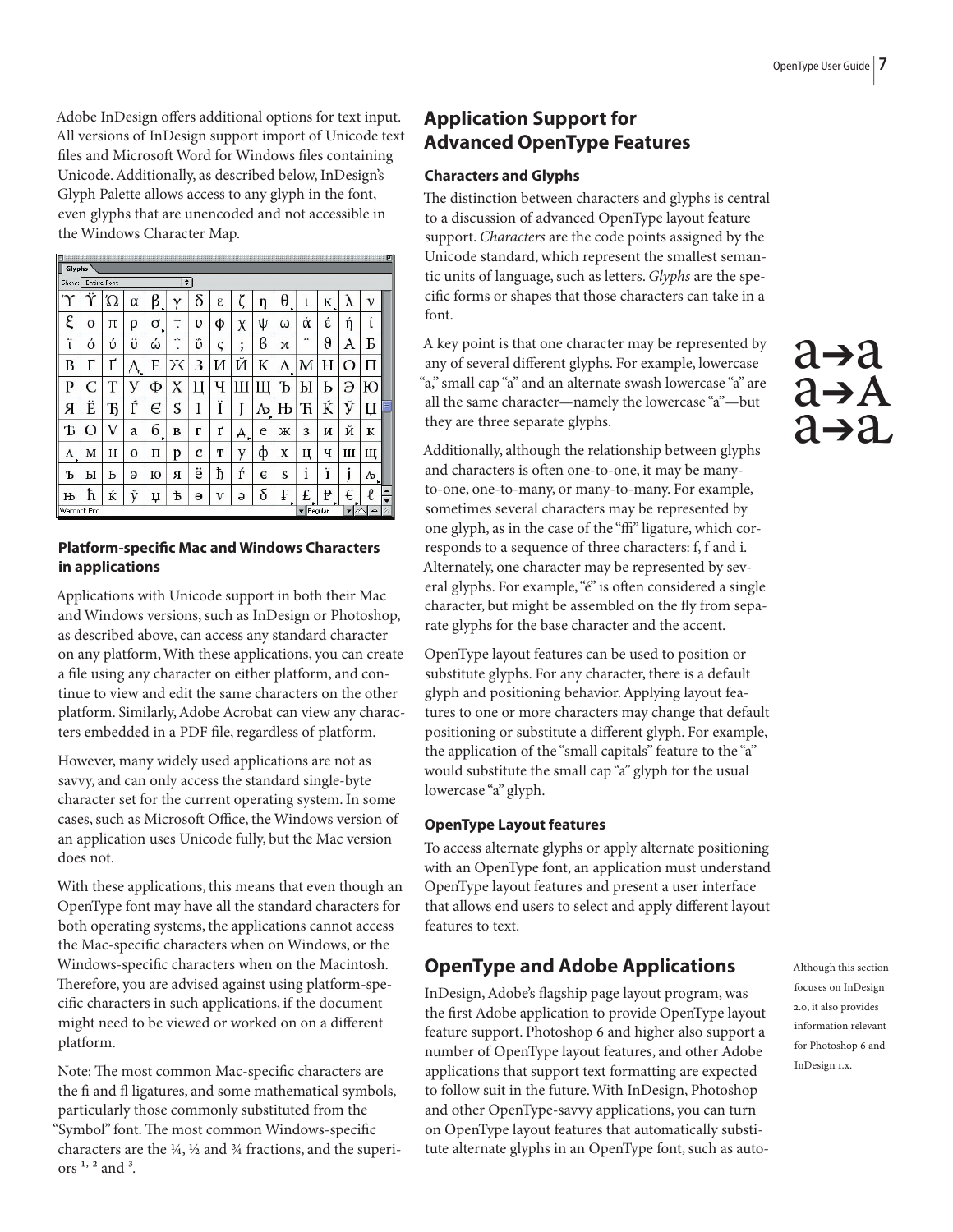matic ligatures, small capitals and proportional oldstyle figures.

Adobe InDesign 2.0 expands InDesign's previous OpenType layout feature support, simplifying the use of professional typographic features once considered cumbersome, and providing exciting new typographic capabilities.

While some layout features that work with multiple font formats (all caps, small caps, and ligatures) are on the main flyout from the InDesign character palette, most of InDesign 2.0's OpenType layout features are accessed by the OpenType sub-menu of the character palette flyout. There are 16 formatting options on this sub-menu, including discretionary ligatures, swashes, fractions, and four different types of figures, which are discussed in detail below.

| Transform # Character<br>o<br><b>Yagraph</b> | <b>Hide Options</b>                                                  |                                                                                                               |
|----------------------------------------------|----------------------------------------------------------------------|---------------------------------------------------------------------------------------------------------------|
| Warnock Pro<br>Regular                       | OpenType                                                             | <b>Discretionary Ligatures</b>                                                                                |
| $12$ pt<br>$(14.4 \text{ pt})$               | All Caps<br>△ <sub>米K</sub><br><b>Small Caps</b><br>△ <sub>第</sub> H | <b>Fractions</b><br>Ordinal                                                                                   |
| AV -0<br>AW Metrics                          | Superscript $\triangle$ $\mathcal{E}$ =                              | Swash                                                                                                         |
| $\mathbf{T}$ = 100%<br>100%                  | Subscript $\sum \triangle 36$ =                                      | L)<br><b>ITitling Alternates1</b><br>[Contextual Alternates]                                                  |
| $T$ ਜ਼ਿਿ<br><u>4</u> ÷opt                    | Underline<br>へまけ<br>Strikethrough                                    | <b>All Small Caps</b>                                                                                         |
| $\div$<br>English: USA<br>Language:          | <b>Ligatures</b>                                                     | Superscript/Superior<br>Subscript/Inferior                                                                    |
|                                              | No Break                                                             | <b>Numerator</b>                                                                                              |
|                                              |                                                                      | Denominator                                                                                                   |
|                                              |                                                                      | $\checkmark$ Tabular Lining<br><b>Proportional Oldstyle</b><br><b>Proportional Lining</b><br>Tabular Oldstyle |

#### **To apply OpenType layout features**

- **1** Insert your cursor in a text box to apply the feature to new text, or select existing text you wish to format.
- **2** Select an OpenType font from the Character palette or via the Type > Font menu.
- **3** In the Character palette, click on the triangle in the top right corner of the palette to open the flyout menu that lists possible formatting options.
- **4** Either select a formatting item on the main flyout that may activate OpenType features, or select the OpenType sub-menu, and a formatting option on that sub-menu.

 A check mark will appear next to a feature that is turned on. If the OpenType font has the desired feature and glyphs, it will be applied. Remember that not all fonts have all OpenType layout features, and that some features work only on certain characters.

 For example, text with the "Discretionary Ligatures" feature turned on will automatically replace certain character combinations such as "ct" or "st" with a ligature such as "ct" or "st."

If an OpenType layout feature appears in *brackets* [like this], then the currently selected font does not support that particular feature. To gain a better understanding of the features supported in each OpenType font, you

can use the Glyph Palette to view the glyphs available for each feature (see section below).

A *dash* next to an advanced OpenType layout feature means that you have selected a block of text that has an OpenType layout feature applied to *some* of the text. A *check mark* will appear next to a feature that is turned on for *all* the selected text.

There are three InDesign features which have an effect on non-OpenType fonts, but do more with OpenType fonts that have relevant layout features. These features ligatures (which are on by default), all capitals, and small capitals —are directly accessible from the main flyout of the InDesign character palette. Photoshop 6 and InDesign .x have no OpenType sub-menu, and also put proportional oldstyle figures on the main menu.

In InDesign 2.0, these typographic features are included on the main pop-up menu because they can sometimes be used with non-OpenType fonts. See the individual feature descriptions for details.

*Note: In Adobe InDesign, selecting the Superscript and Subscript options on the Character palette's main flyout will create these glyphs by scaling full-size numbers, even if the selected font contains designed superscript/subscript glyphs. To access designed glyphs contained in an Open-Type font, you should instead use the "Superscript/ Superior" and "Subscript/Inferior" features on the Open-Type flyout menu. See the feature descriptions below for details.*

# **OpenType Layout Feature Descriptions**

Below are descriptions of the OpenType layout features supported by Adobe applications, and guidance on how and when to use these features. InDesign 2.0 supports all the listed features; Photoshop 6 and InDesign 1.5 support all caps, small caps, proportional oldstyle figures and standard ligatures. Photoshop 7 adds discretionary ligature support.

Some effects similar to, but inferior to, OpenType layout features can be created synthetically by scaling regular-size glyphs. Because these effects do not use real, designed glyphs, these are referred to as "faux" effects (*faux* is a French word meaning "false"). Layout features which may have faux equivalents include small caps, fractions, ordinals, superscript/superior, subscript/inferior, numerators and denominators. For the best results, whenever possible you should access real designed glyphs via OpenType layout features.

**All Caps:** With both OpenType and other fonts, this formats the text in uppercase. With OpenType fonts, it also applies OpenType features for alternate uppercase positioning of punctuation, and spacing designed for all-cap use.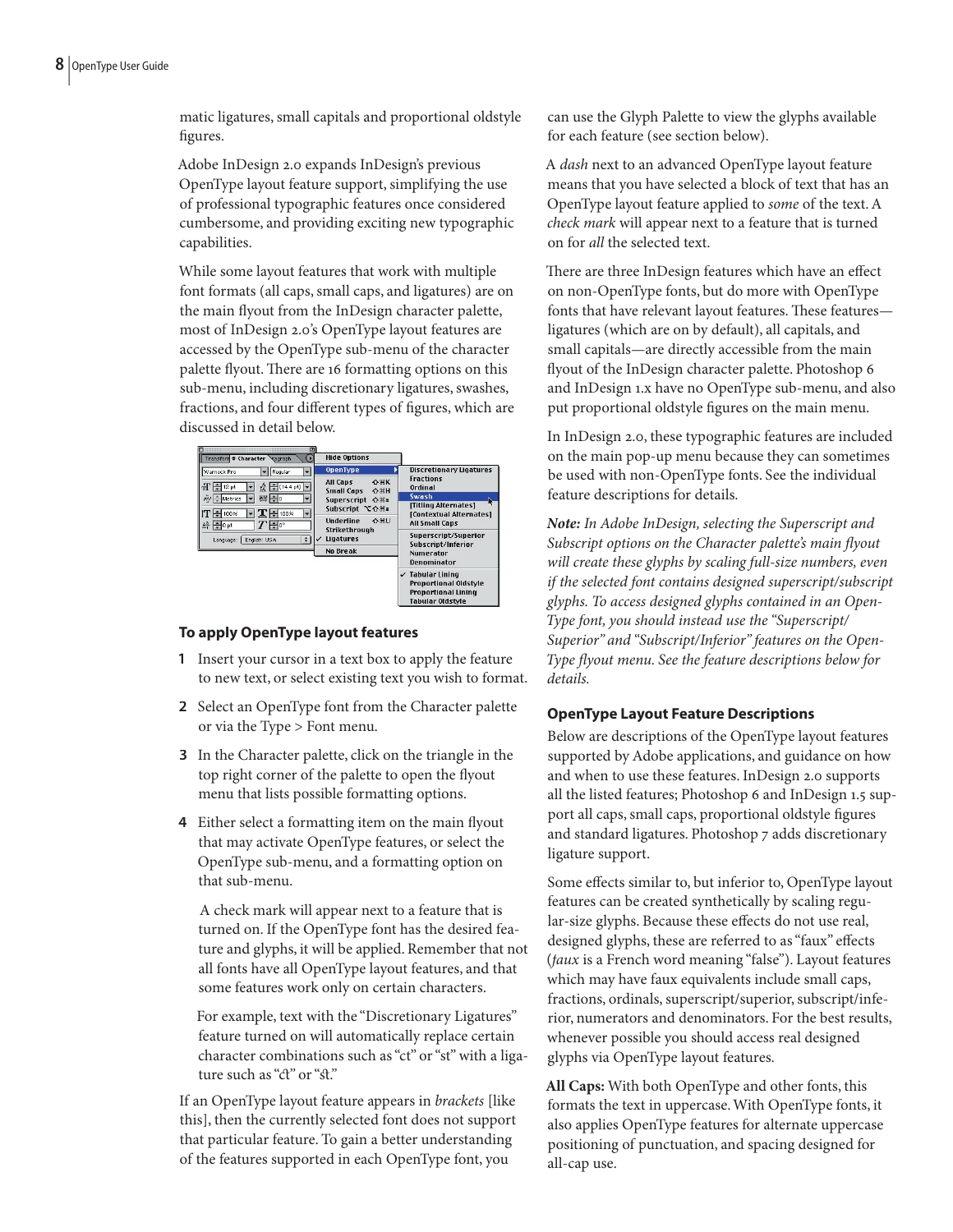| $ $ typed uppercase | $ 2$ QUE? <roma-paris></roma-paris> |
|---------------------|-------------------------------------|
| formatted all caps  | ¿QUE? <roma-paris></roma-paris>     |

**Small Caps:** With both OpenType and other fonts, this formats lowercase text as small caps. (Note: compare with "All Small Caps" feature below.) If the font has OpenType small caps, these will be used. If the font has a companion Expert Set font, InDesign may be able to tell that the font is associated with the base font, and use the small caps from the Expert font. In all other cases, small caps are synthesized from capital letters. Observe how these "faux" small caps look light and spindly next to the capitals, while the designed small caps match the appearance of their full-size siblings.

|                 | faux small caps   LIFE IS BUT A POOR PLAYER |
|-----------------|---------------------------------------------|
| real small caps | LIFE IS BUT A POOR PLA                      |

Ligatures: This activates any standard ligatures in an OpenType font (ligatures that the type designer suggests should be customarily used). In an OpenType font, these can be any ligatures the type designer chose to create. The major reason for standard ligatures is to avoid awkward collisions between letters, creating more elegant text (see example below). Standard ligatures are on by default in InDesign and Photoshop.

In non-OpenType fonts, this will activate any of the basic f-ligatures that are in the font. In many fonts, this is only the fi and fl ligatures, though InDesign may also recognize the ff, ffi and ffl ligatures if they are present.

Many Adobe Pro fonts include a large set of standard ligatures, such as fi, fl, ffi, ffl, ff, fj, ffj, Th, and others. Most other OpenType fonts from Adobe have a smaller set of standard ligatures, like those in Type 1 fonts.

|                | without ligatures This office fjord halfb |
|----------------|-------------------------------------------|
| with ligatures | This office fjord halfb                   |

**Discretionary Ligatures:** In Indesign 2.0, this activates discretionary and historical ligatures, both of which should be used sparingly for special effects. These ligatures may include ct,  $s$ p, st, and several historical "long s" ligatures such as fh. Only select OpenType fonts have discretionary and historical ligatures.

|                 | <i>without disc. lig.</i>   Most effential effects |
|-----------------|----------------------------------------------------|
| with disc. lig. | Most effential effects                             |

**Fractions:** Turns on fractions. Some OpenType fonts from Adobe only have three basic pre-built fractions  $(1/2, 1/4, 3/4)$ , while others have a larger set, often including  $1/8$ ,  $3/8$ ,  $5/8$ ,  $7/8$ ,  $1/3$  and  $3/4$ . The extent of pre-built fractions may vary between fonts. Select OpenType fonts can also support any arbitrary fraction such as  $\frac{11}{12}$  or  $\frac{7,402}{12,597}$ .

In all these cases, these designed fractions match the weight of the rest of the font better than fractions which are fauxed by scaling regular-size numbers.

*Note: You should only apply the fraction feature to the*  specific text you want to turn into a fraction. Apply*ing the fraction feature to other numbers may result in unexpected effects—either initially, or later if the text is* switched to a different font with a different implementa*tion of fractions.* 

| $\int$ faux fractions | $1\frac{1}{8}$ 3 <sup>1</sup> / <sub>2</sub> <sup>22</sup> / <sub>7</sub> 5 <sup>1</sup> <sup>/</sup> <sub>12</sub> 8 <sup>1,234</sup> / <sub>4,567</sub>    |
|-----------------------|--------------------------------------------------------------------------------------------------------------------------------------------------------------|
| real fractions        | $1\frac{1}{8}$ 3 <sup>1</sup> / <sub>2</sub> 2 <sup>2</sup> / <sub>7</sub> 5 <sup>1</sup> <sup>1</sup> / <sub>12</sub> 8 <sup>1,234</sup> / <sub>4,567</sub> |

**Ordinals:** Contextually switches regular glyphs to designed superscripted glyphs, such as the "st" in 1st, "nd" in 2<sup>nd</sup>, and so on. Virtually all Adobe fonts have the masculine and feminine ordinals required for Spanish segunda/segundo  $(2^a, 2^o)$ , but not all have the full set of superscripted glyphs needed for English ordinals. In OpenType fonts from Adobe, the  $N<sup>0</sup>$  (number) character and the "h" required for ordinals such as "4<sup>th</sup>" are generally present only in Pro fonts.

Some applications, such as word processors, can automatically synthesize ordinals by scaling regular letters. As always, real designed ordinal glyphs are a better match for the full-size numbers than the faux ordinals created by simple scaling.

| $\int$ faux ordinals | $11^{st}$ 2nd 3rd 4 <sup>th</sup> 2 <sup>a</sup> 2 <sup>o</sup> |
|----------------------|-----------------------------------------------------------------|
| real ordinals        | 1st 2nd 3rd 4th 2a 20                                           |

*Note: Because some ordinal combinations may occur in normal text (such as "No" in "None"), the ordinal feature should not be applied globally, but only where needed. Also, because of their constant vertical position, ordinals*  work best with lining figures, rather than oldstyle figures.

**Swash:** substitutes swash glyphs (stylized letterforms with extended strokes; see below). Even if this feature is globally turned on, it may only apply swashes in certain cases, such as when a character is at the end of a word. Swashes should be used sparingly for special effect. Only select OpenType families contain swash glyphs, and in families which do contain swash glyphs, they are often present only in the italic faces within the family.

| $\vert$ without swash $\vert$ Aidan Sue Veronica |  |                    |  |
|--------------------------------------------------|--|--------------------|--|
| with swash                                       |  | Aidan Sue Veronica |  |

**Titling Alternates:** substitutes specially-designed glyphs to be used for large-size settings such as titles, usually all in capitals. Only select OpenType fonts from Adobe have titling alternates.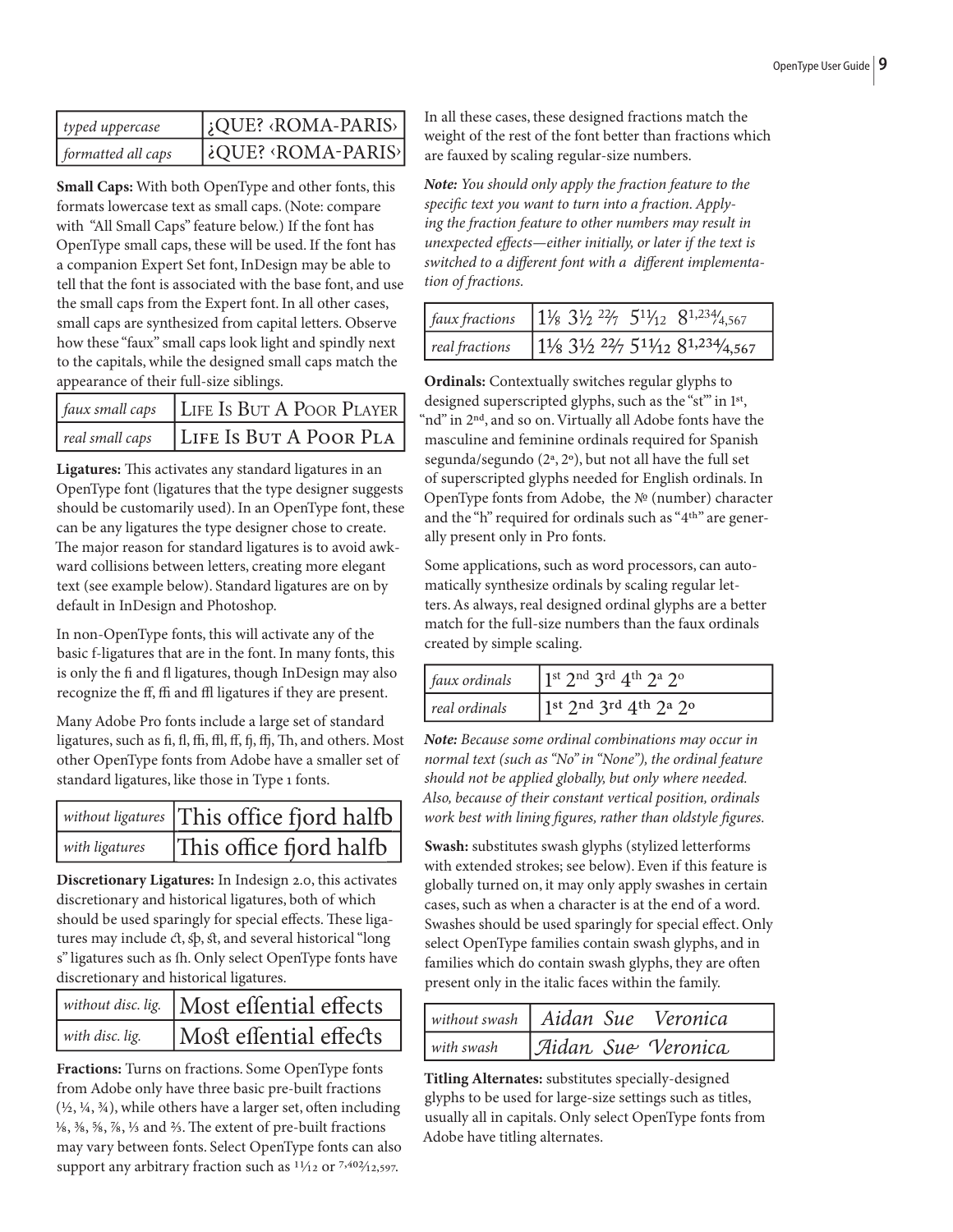| without titling   FINESSE BEAUTY |                        |  |
|----------------------------------|------------------------|--|
| with titling                     | <b>IFINESSE BEAUTY</b> |  |

**Contextual Alternates:** substitutes alternate glyphs and ligatures that only occur depending on what letters are nearby. This feature is on by default in InDesign 2.0. Contextual forms can have striking effect in those select OpenType fonts that make use of them. For example, Caflisch Script Pro (below) uses contextual forms to create variety and a realistic calligraphic handwriting appearance.

|                 | $\vert$ without contextual $\vert$ new azaleas bloom where |
|-----------------|------------------------------------------------------------|
| with contextual | new azaleas bloom where                                    |

**All Small Caps:** Unlike the traditional small caps feature, which only turns lowercase into small caps, this substitutes small capitals for all characters typed or selected, including uppercase as well as lowercase letters.

All small caps should be used instead of small caps whenever the underlying text is uppercase, as with certain acronyms and abbreviations such as USA, UNICEF, FBI, GDP OT MADD. (See also "Small Caps," previous.)

**Superscript/Superior:** substitutes designed superscripted glyphs. These designed glyphs match the weight of the regular letters and numbers better than synthesized (faux) superscript glyphs. Note that the select OpenType fonts from Adobe which support this feature do not have all characters available in superscript form. Instead, they generally have the letters "abdeilmnorst," plus a full set of numbers and basic punctuation. Pro fonts generally add the "h" as well. This subset of the alphabet represents all the characters needed for ordinals and common superscripting needs in western languages.

| faux superscript $\int x^{14}v^{37}$ |  |
|--------------------------------------|--|
| real superscript                     |  |

**Subscript/Inferior:** Much like superscript (above), but for subscripted characters. However, the select Adobe fonts which support subscripts generally have only numbers and punctuation, with no letters.

| $\int$ faux subscript | $H_20 \text{ CH}_4 \text{ n}_{37}$ |
|-----------------------|------------------------------------|
| real subscript        | $H_20$ CH <sub>4</sub> $n_{37}$    |

**Numerator:** substitutes designed numerator glyphs (the top part of a fraction) for numbers. Those OpenType fonts from Adobe that support this feature generally have a full set of digits and basic punctuation in numerator form. However, it is generally more convenient to simply apply the fraction feature.

**Denominator:** Just like numerators, but for denominators (the bottom part of a fraction).

Figure (number) Types: *Tabular* figures are all of equal width. They are only needed when the figures must all line up from one line to the next, as in a table. *Proportional* figures have varying widths, just like most letters; each number has a width appropriate to its design. Unless there is a special need for tabular figures, you should use proportional figures.

*Lining* figures are all the same height, usually similar to that of capital letters. They are needed only for use with all-capital settings, or when a particularly modern look is desired. *Oldstyle* figures are of varying height. They are appropriate for use with lowercase or mixed-case text, and especially if a classic or refined look is desired.

|  |              | lining     | oldstyle   |
|--|--------------|------------|------------|
|  | tabular      | 0123456789 | 0123456789 |
|  | proportional | 0123456789 | 0123456789 |

*Default* figures are whichever type are encoded as the standard figures in the font. For historical reasons, these will be tabular lining figures, though the decision is up to each font manufacturer. Because tabular lining figures are not the best choice for most documents, we recommend actively choosing figure types for each particular usage.

# **The Glyph Palette**

While OpenType layout features are primarily accessed via the OpenType menu, Adobe InDesign also allows you to view and access all of the possible glyphs and layout features in an OpenType font through a single window.

- **1** Insert your cursor in a text box.
- 2 Select Type > Insert Glyphs... The Glyph Palette will appear.
- **3** Select a font in the font selection field. Select the appropriate font weight or style in the style selection field. All of the possible glyphs in the font will appear.

You can also click on the size icons to increase or decrease the point size of the glyph samples in the window.